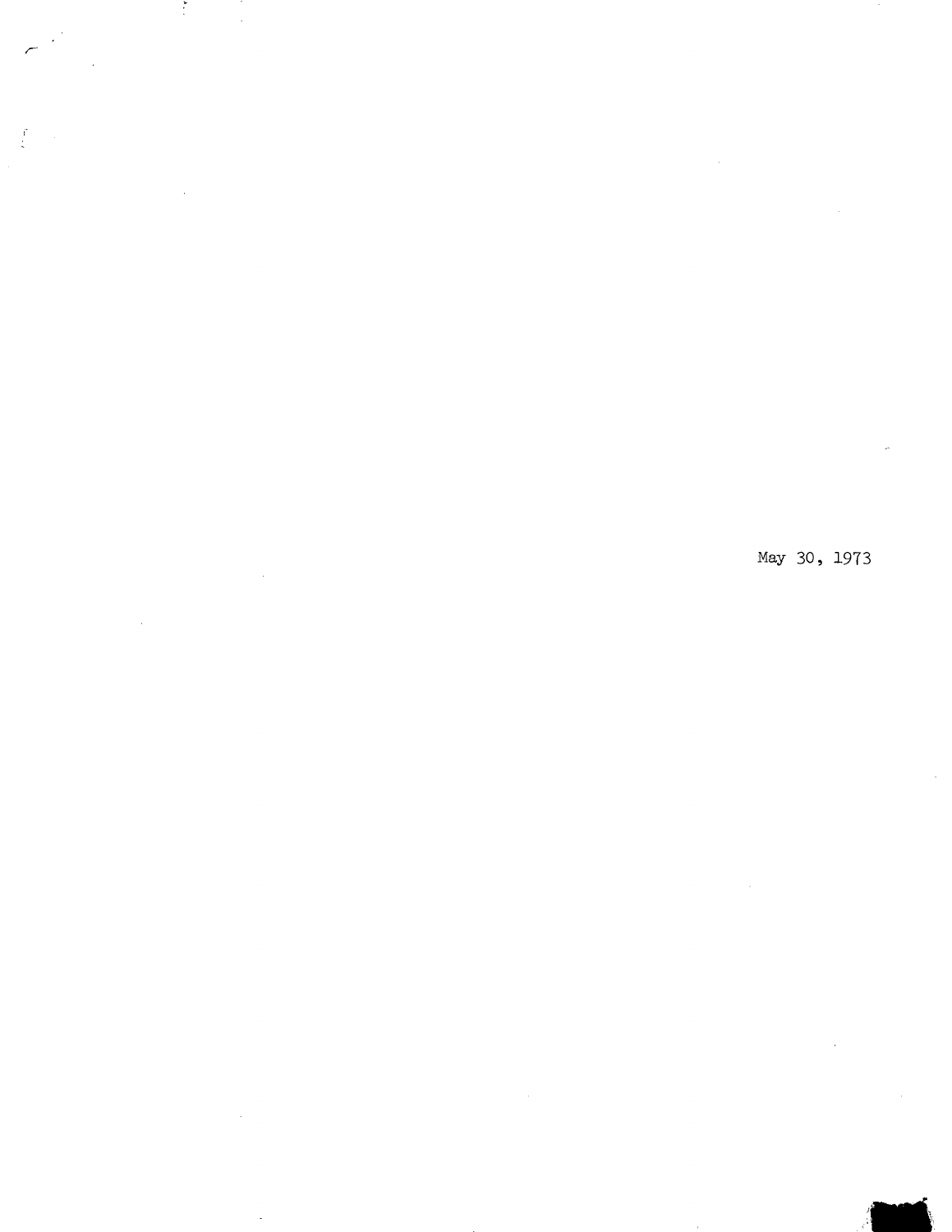# THE UNIVERSITY OF MANITOBA **EXECUTER**  $RDC$

# **Inter-Departmental Correspondence**

DATE May 25, 1973.

| TΟ              | ALL MEMBERS OF SCIENCE EXECUTIVE COMMITTEE.               |  |  |  |  |  |  |
|-----------------|-----------------------------------------------------------|--|--|--|--|--|--|
| FROM            | G. Richardson, Secretary for Science Executive Committee. |  |  |  |  |  |  |
| <b>SUBJECT:</b> |                                                           |  |  |  |  |  |  |

The eighteenth meeting of the Executive Committee of Faculty Council has been called for Wednesday, May 30, 1973 at 2:00 p.m. in the Faculty Conference Room, 250 Allen Building.

# A G E N D A

- Communications.  $1.$
- Selection of winners for the various scholarships, medals,  $2.$ prizes, etc. for the Faculty.
- Continued discussion on the proposed Honours regulations.  $3.$
- 4. Fees for Honours students.
- Discussion of Departmental Councils. 5.
- $6.$ Other business.

GR/nlh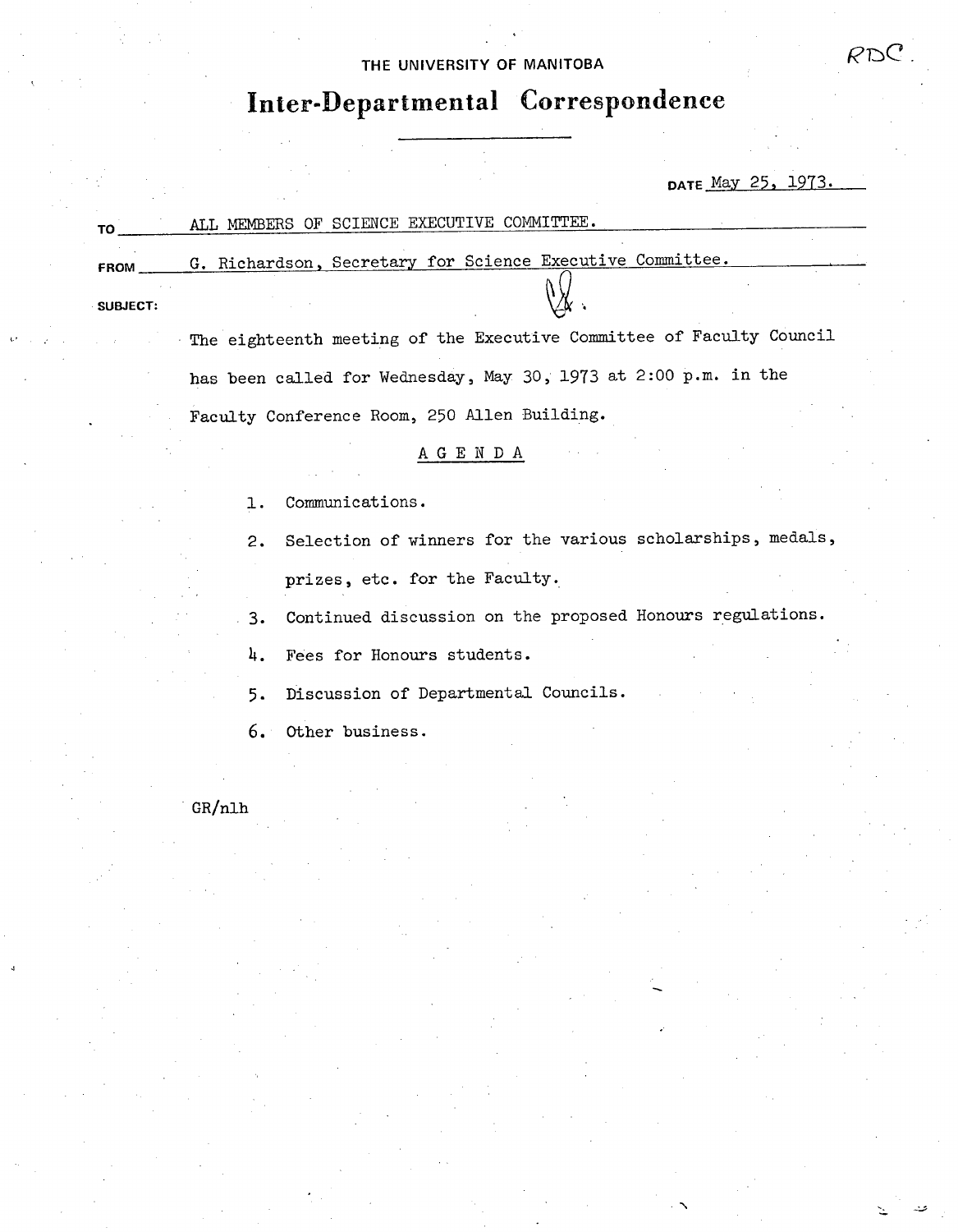Minutes of the eighteenth meeting of the Executive Committee of Faculty Council held on Wednesday, May 30, 1973, at 2:00 p.m. in the Faculty Conference Room, 250 Allen Building.

Members Present: Dean R.D. Connor, Chairman; PrOfessors I. Cooke, P.K. Isaac, G.E. Dunn, J. Reid, J.M. Vail, B.K. kale; Mr. G. Richardson, Secretary.

Regrets: Professors P.K. Isaac, B. Nacpherson, D. Punter. Visitors: Miss M. White, Mr. R. McDole.

The Chairman opened the meeting with a general discussion regarding the awards and their importance to the students. There was a brief discussion on the restrictions on scholarships, at the end of which the Committee began discussing the individual awards.

# Rosabella Searle Leach Scholarship

i<br>Vite<br>M

This scholarship is awarded to the student(s) judged to have reached the highest standard in a full slate of final examinations in first year Science.

There were three candidates who had grade point averages of 4.50 in 30 credit hours. It was moved by Dean Cooke (Kale) that:

> "the scholarship be divided three ways between HUBBARD, Dawn Arlene (457091), REDEKOPP, Gary Kim (760096), and WOOD, Melanie Rose (985150)."

> > Unanimous.

### University Women's Club of Winnipeg Undergraduate .Scholarship in Science

Scholarship of approximately two hundred and fifty (\$250.00) dollars to the female student who attains the highest standing on the aggregate of the final examinations in a course of studies approved for full-time students in second year Science, General or Honours. The scholarship could be shared, but is not tenable with Isbister Scholarships or other awards given solely in consideration of academic attainment.

 $\ldots$  /2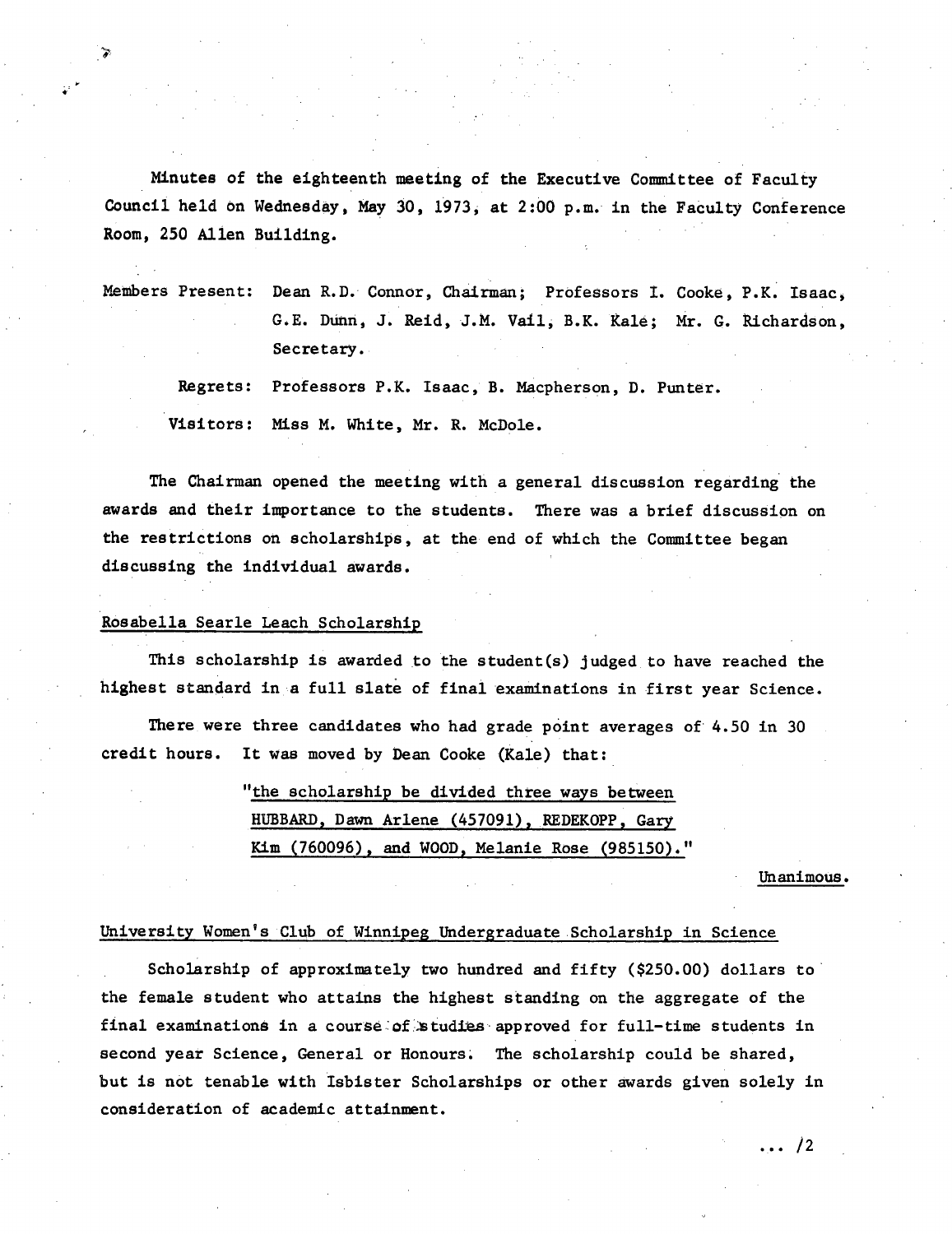There was only one candidate who held a grade point average of 4.50 in. 30 credit hours, and it was unanimously agreed that the scholarship should be awarded to YANOFSKY, Rochelle Avis (992260). Named as alternate in case Miss Yanofsky declined the award was BLACKSHAW, Stella Lynn (080118).

 $2<sub>-2</sub>$ 

At this point the Committee looked at the extended list of top students' for all years with a view of getting an idea of the overall range of these students. It was noted that two students who had taken extra courses in their year's programme had attained grade point averages of 4.38 and 4.28, and had in fact five A+'s on their best 30 credit hours (a normal year's programme). Consequently, it was moved by Professor Vail (Dunn) that:

> "ANDRES, Terrance Henry (020127) and KOCAY, William Lawrence (518075) be included in the group of students with grade point averages of 4.50."

#### Carried nem con.

It was felt that because these two students had five A+'s on their best 30 credit hours of work, this put them into the same category as the other students with five A+'s. However, since these two had taken and completed additional courses, this fact distinguished them as "better" students than those with only 30 credit hours in their programmes. It was moved by Professor Reid (Cooke) that:

> "ANDRES, Terrance Henry (020127) and KOCAY, William Lawrence (518075) should receive full Isbister Scholarships."

#### Carried nem con.

Because it was agreed to recognize these two students as being better than those with only 30 credit hours, it was then moved by Professor Reid (Dunn) that:

> "KOCAY, William Lawrence (518075). be awarded the Maxwell S. Rady Scholarship."

> > Carried.

3 in favour

2 opposed

 $\ldots$  /3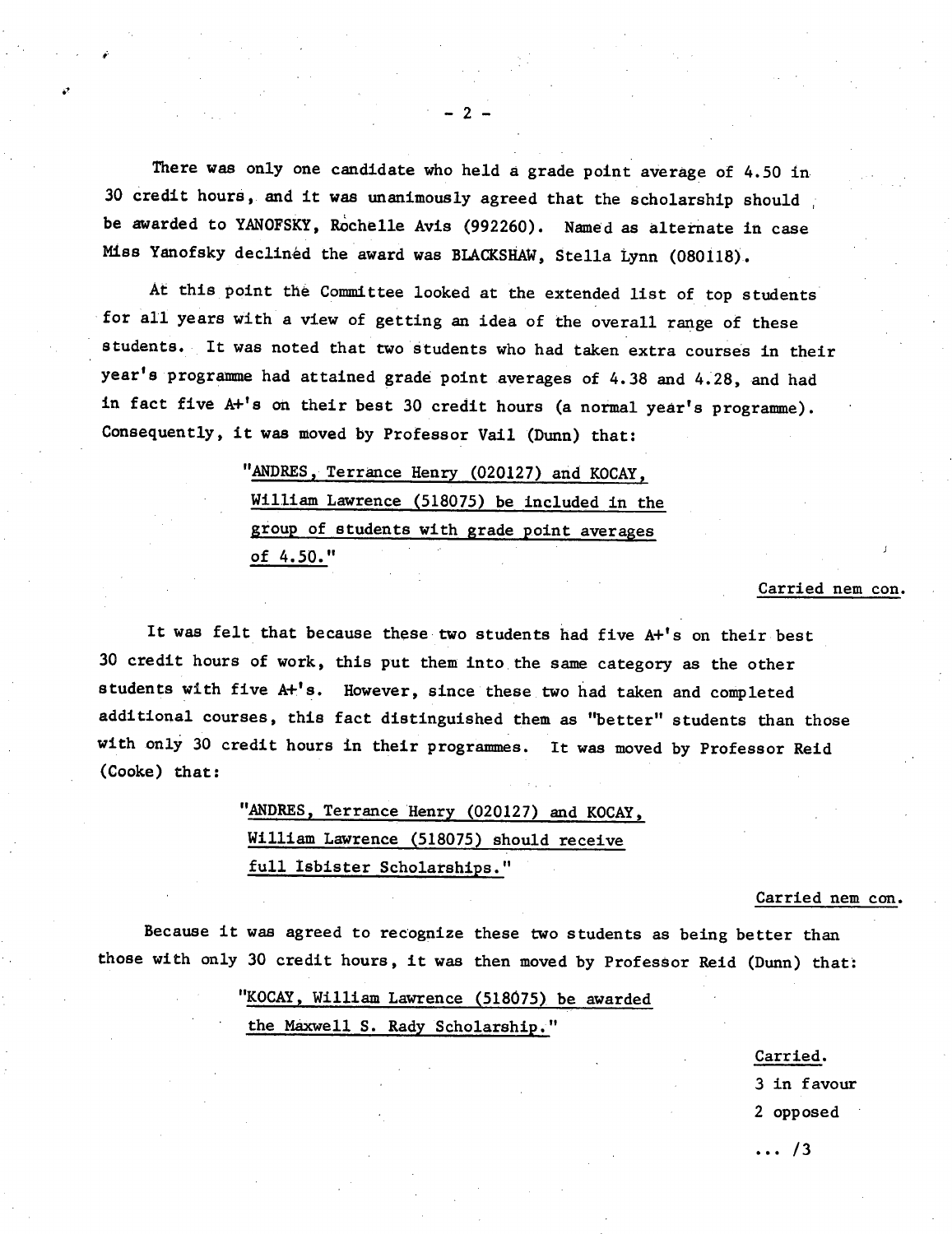The Maxwell S. Rady Scholarship is awarded to the student who is judged to have reached the highest standard in a. full slate of final examinations in second year Science, General or Honours.

-3-

Before the vote was taken on this motion, a discussion took place on the current letter grade system of marking and whether or not it really provided sufficient distinction to make it possible for a committee to distinguish between the students. The consensus was that in such a complex situation as this, it did not provide the differences that would have been desired.

#### Norton Stall Memorial Scholarship

This scholarship is awarded to the student attaining the highest average in the second year of the course in Science or Arts at the University of Manitoba or one of its affiliated colleges, qualifying for entrance to the Faculty of Medicine at the University of Manitoba. The recipient must register in. the next ensuing annual session in the first year of the Faculty of Medicine at the University of Manitoba. It was moved by Professor Vail (Reid) that:

> "the Morton Stall Memorial Scholarship be divided between KOZODY, Raymond (523465) and MAYERS, Irvin (607112), and that Yanof sky, Rochelle Avis be shown as relinquishing this award in favour of the University Womens Award."

#### Unanimous.

In returning to the Isbister Scholarships, it was pointed out by Miss White that Lindguist, William Brent (559061) fell into the same category as Kocay and Andres in that he had taken courses beyond the normal 30 credit hours and had attained  $\degree$  a 4.50 grade point average on his best 30 credit hours. It was subsequently moved by Professor Reid (Vail) that:

> "LINDQUIST, William Brent (559061) be awarded a full scholarship."

> > Carried nem con.

It was again moved by Professor Reid (Dunn) that:

"the other eight students with grade point averages of 4.50 on 30 credit hours divide the two remaining Isbister awards."

Carried nem con.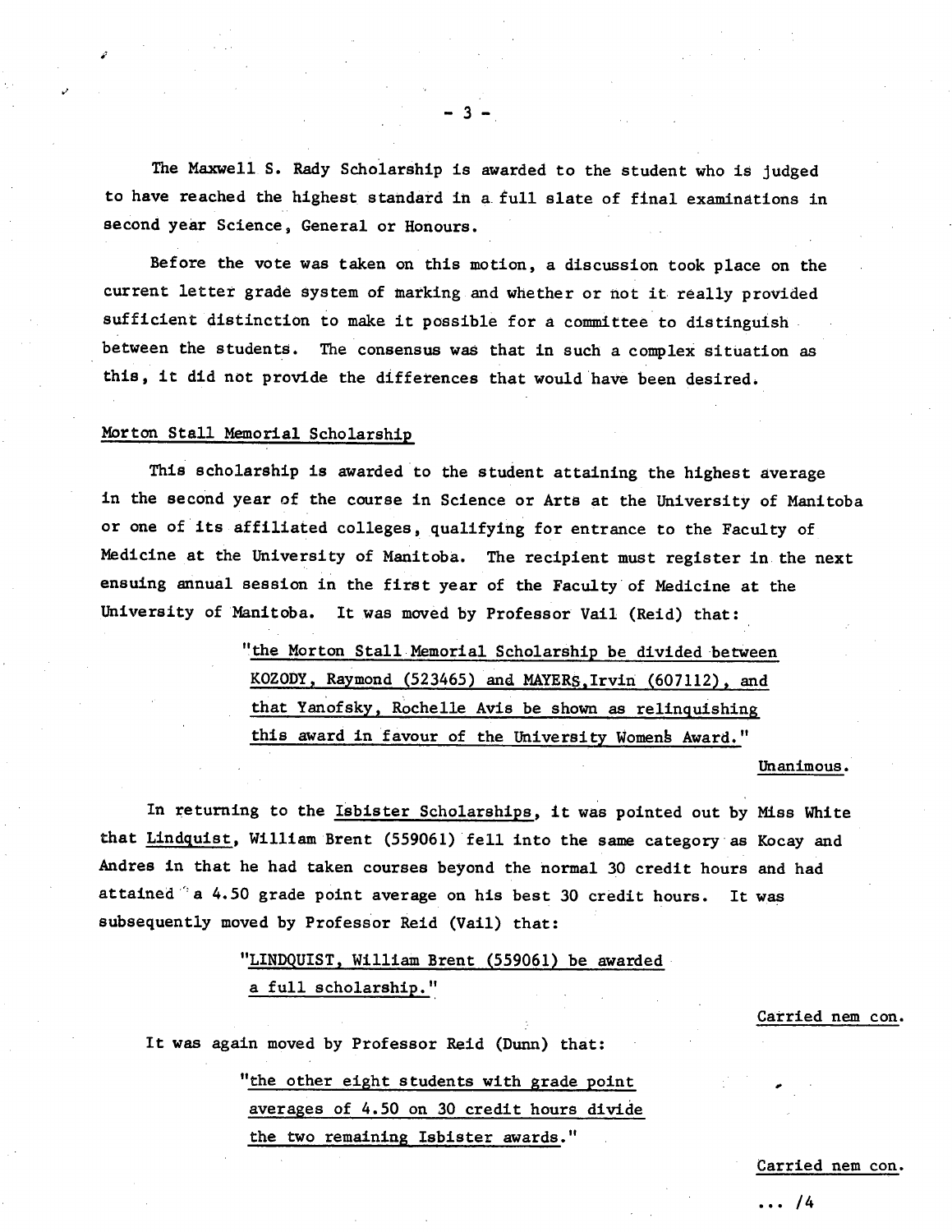# These eight students were:

CHMEELOWIEC, Chester Joel (156395) HUBBARD, Dawn Arlene (457091) KOZODY, Raymond (523465) MAYERS,Irvin (607112) RAJFUR, Edward Joseph (753087) REDEKOPP, Gary Kim (760096) SWAIN, Douglas Paul (886113) WOOD, Melanie Rose (985150)

(Yanofsky, Rochelle Avis relinquished this award in favour of the University Women's Scholarship)..

 $-4-$ 

#### Alumni Awards

The Chairman read the official description of these scholarships. Briefly, these are 23 awards for students who have completed with high standing a full normal year's work and who proceed in the next ensuing academic year to a full normal year's work in the next year in course. It is the intention of the donor that these scholarships generally should rank below the Isbister Scholarships.

It was moved by Professor Kale (Reid) that:

"full Alumni scholarships should be made to CHNIELOWIEC, Chester Joel (156395), RAJFUR, Edward Joseph (753087) and SWAIN, Douglas Paul (886113)."

Dean Cooke proposed the following amendment (Reid) that:

"all eight students with grade point averages of 4.50 should receive full Alumni scholarships, not just the three mentioned."

#### Carried.

3 in favour 1 opposed

With this amendment to the original motion, it was

#### Carried.

- 4 in favour
- 1 opposed
- ... /5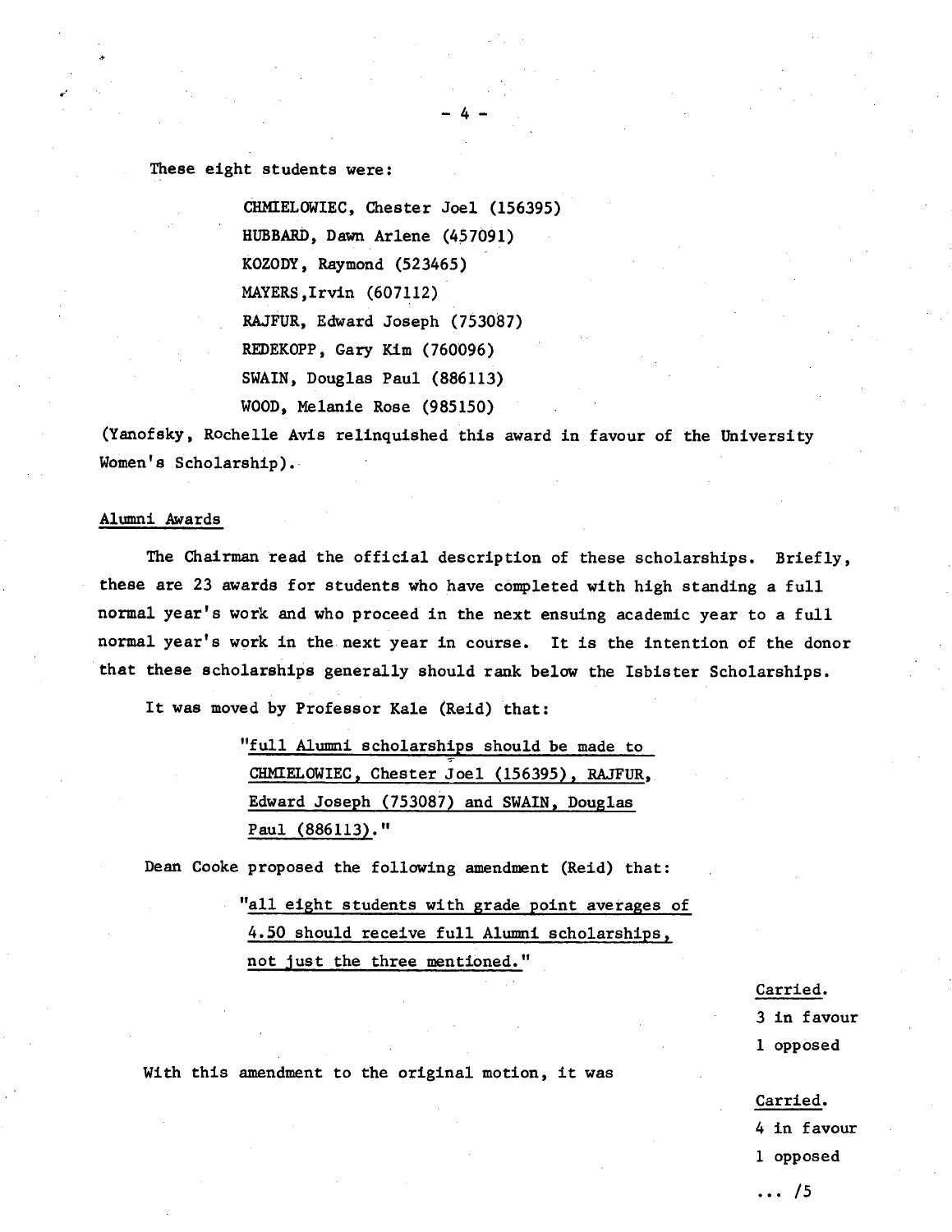Those eight students receiving full Alumni Awards were:

 $-5-$ 

CHMIELOWIEC, Chester Joel (156395) **HUBBARD, Dawn Arlene** (457091) KOZODY, Raymond  $(523465)$ . MAYERS, Irvin (607112) RAJFUR, Edward Joseph (753087) REDEKOPP, Gary Kim(760096) SWAIN, Douglas Paul (886113) WOOD, Melanie Rose (985150)

In answer to the question why Lindquist, Andres and Kocay did not receive Alumni Scholarships, the Chairman replied that these three students had received full Isbister Scholarships. The terms of reference of the Alumni Scholarships stated that their recipients should generally rank below the Isbister Scholarship.

It was moved by Professor Kale (Reid). that:

"the next eight students with grade point averages of 4.40, plus HUGHES, David John (459101) because of his extra courses, and BATE, John Aubrey (050108) and BROWN, Keith Wishart (115500), both with grade point averages of 4.375, get full Alumni scholarships."

Carried nem con.

Those students receiving Alumni scholarships were:

HUGHES, David John (459101) BLACKSHAW, Stella Lynn (080118) BRONBERG, Irvin Lloyd (112047) CORRIN, Lesley Susan (188082) KREML, John Alexander (526080) LEE, Thomas Fuk-Sum (548280) MACBAIN, Katherine P. June (580097) SILVERMAN, Neil Sherman (839266) YAMASHITA, Akira Brian (992293) BATE, John Aubrey (050108) BROWN, Keith Wishart (115500)